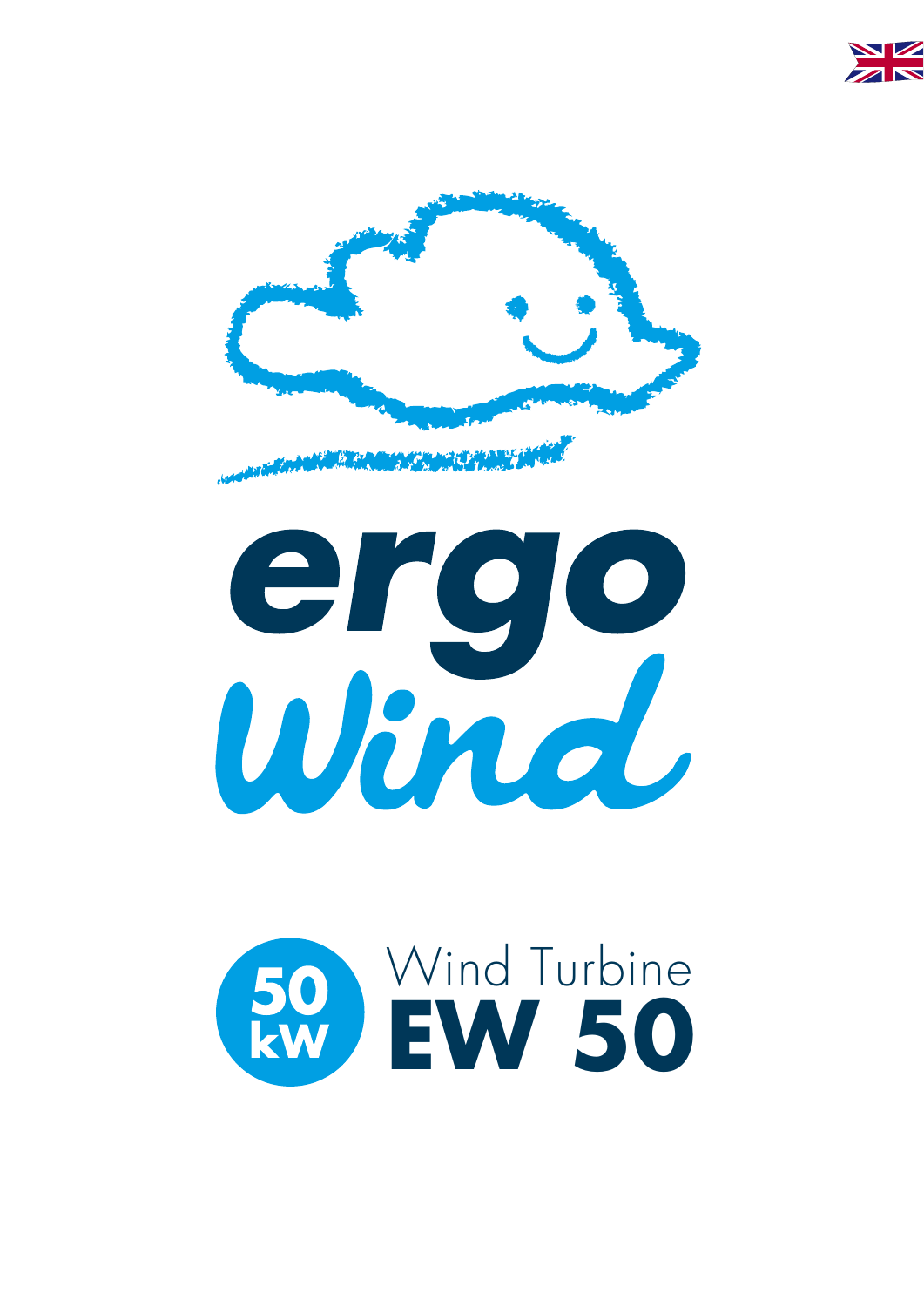#### **Ergo Wind srl**

Albert Einstein

# *WE CANNOT SOLVE OUR PROBLEMS WITH THE SAME LEVEL OF THINKING THAT CREATED THEM.*

Rago Solar **Northern Power** Tozzi Nord Espe Ghrepower **Ergo Wind** Fontel Green Power Altro

51%  $14%$ 13% 6%  $6%$  $4%$ 3% 3%

Ergo Wind is a leader in offering low environmental impact energy systems for the small wind market. Right from its founding, the company has always invested in research and development of new technologies, cooperating in partnership with the highly qualified team of TCS Energie, a successful company with thirty years of experience in the field of renewable energy sector. Ergo Wind core business is represented by small wind turbines from 20 to 60 kW power, designed and manifactured in its factory located in Pesaro, with the precious partnership of Università Politecnica delle Marche and other influential Italian and European companies.

> Extract from the market analysis of wind turbine manufacturers from 20 to 60 kW to the plants built in the two-year period June 2015 - June 2016 in Italy. **Source: Il punto sull'eolico, October 2017, GSE - Gestore Servizi Energetici**

Its qualified staff is also able to offer technical support and assitance for siting process and due diligence.

Its after sales and maintenance centers are located throughout the country.

Their strategic technical choices rank Ergo Wind small turbines among small wind products with the best value for money on the market and guarantee maximum reliability, efficiency and durable functioning over time. In order to ensure full transparency, Ergo Wind allows to visit its factory and supplies monitoring system that allow the access to statistical data of wind turbine installed.

Ergo Wind turbines are designed and manufactured according to IEC 61400-2 regulation. Every mechanical and electromechanical component is realized by qualified European and Italian companies, in order to quarantee maximum reliability, efficiency and durable functiong over time.

**Ergo Wind among the top 4 italian companies and among the top 7 global sales companies in Italy**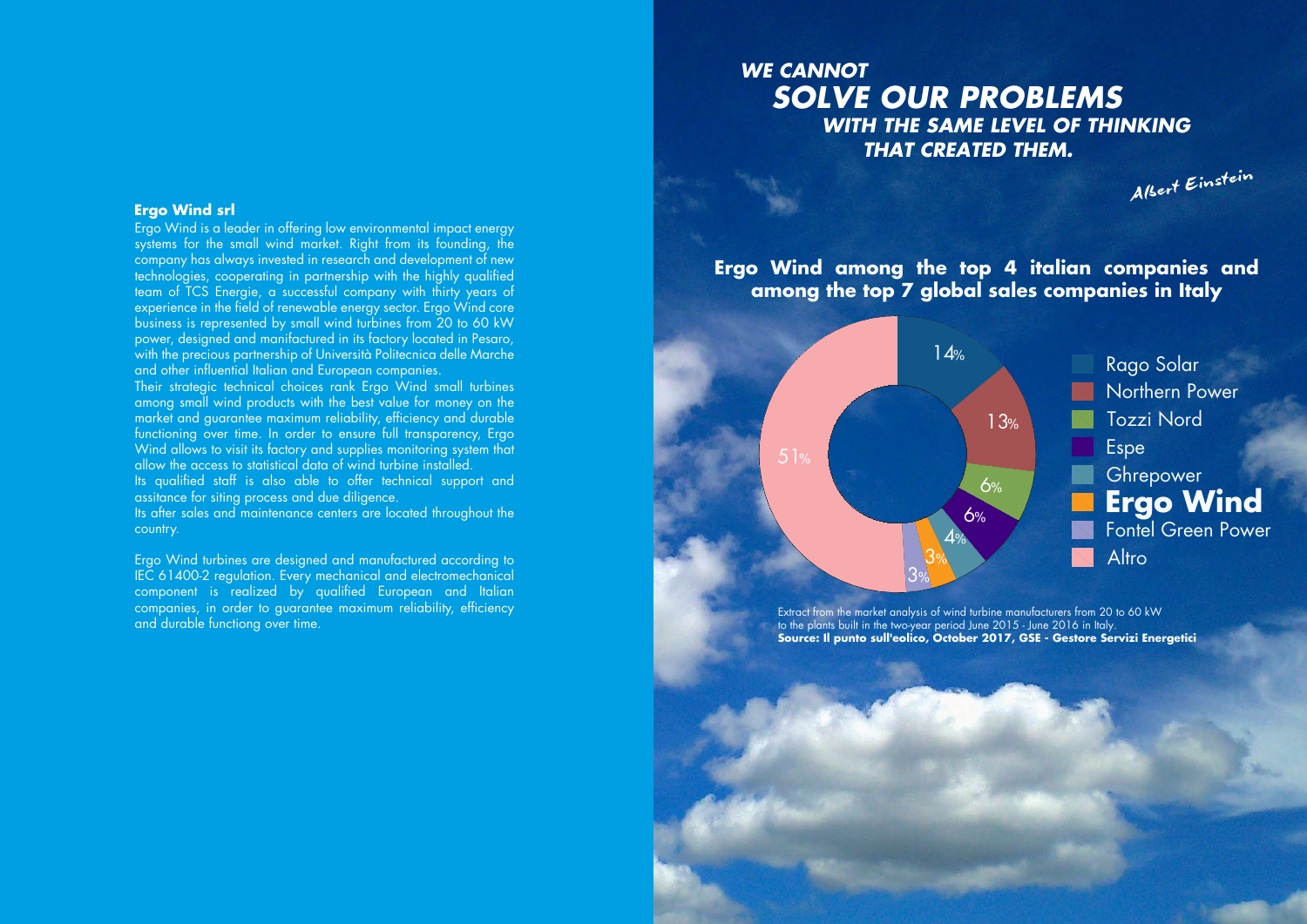*Our investors can count on the access to objective and demonstrable production data.* 



2





Henry Ford

*The lowerable/raisable hydraulic tower allows to reduce drastically maintenance costs.*

*No Inverter. "IF IT ISN'T THERE, IT CAN'T BREAK."*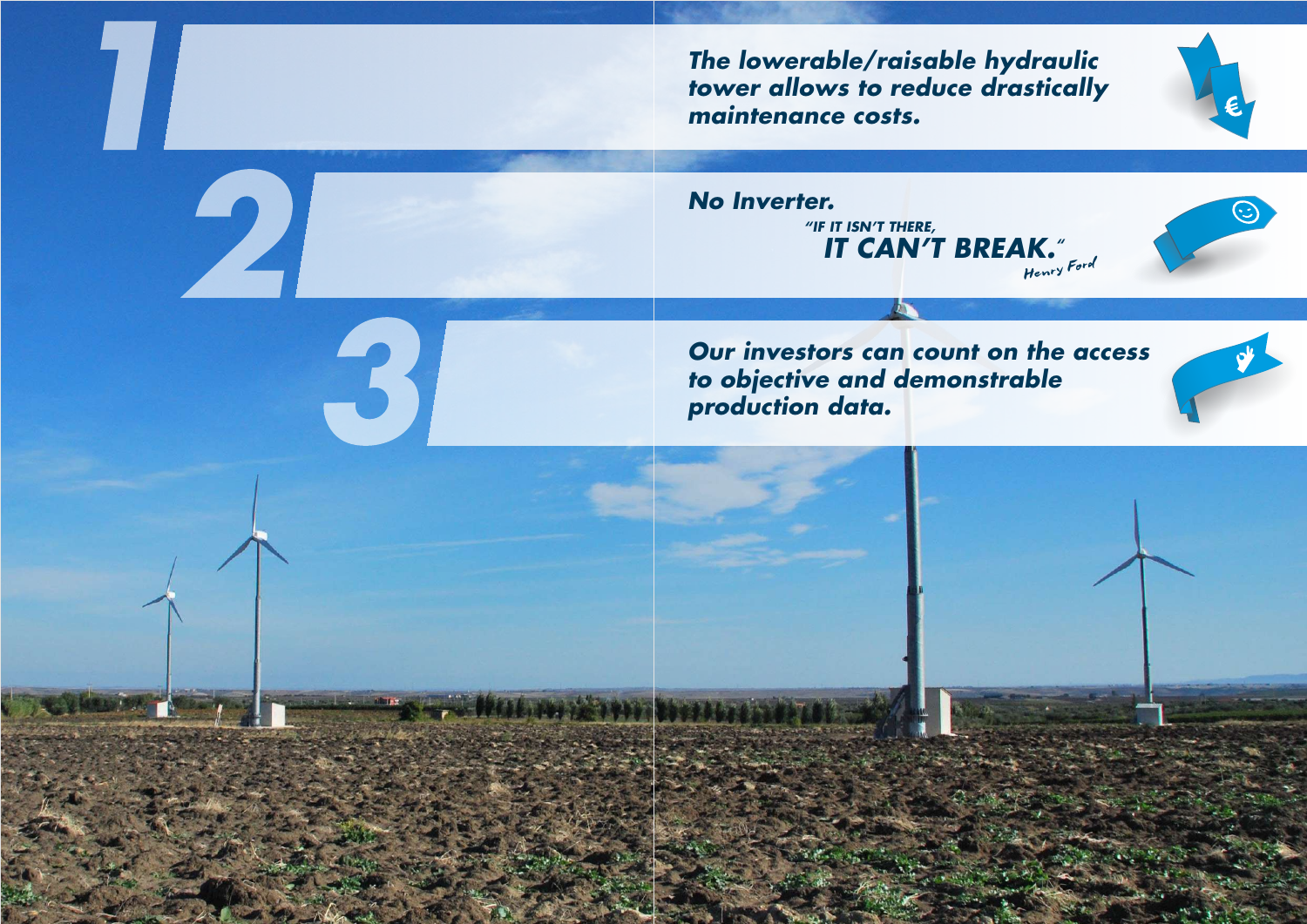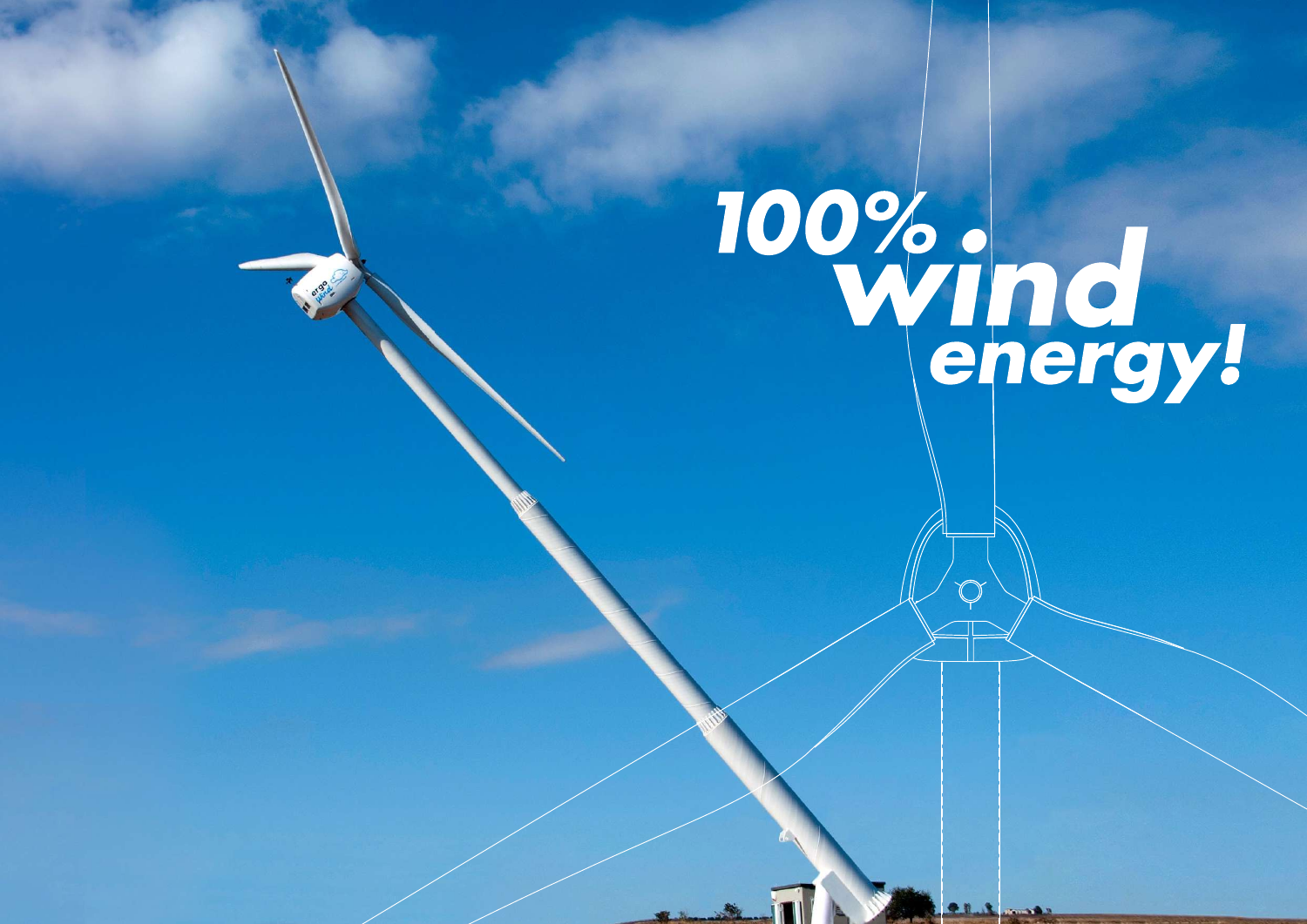The safety of the wind turbine is guaranteed thanks to the adoption of redundant braking systems. The PLC software controls properly the negative hydraulic braking system and allows to modulate the braking according to operational conditions in order to avoid useless mechanical stress. The aerodynamic brake, installed on each blade, is automated and completely mechanical and acts by limiting the overspeed of the rotor. Furthermore, this system keeps the appendixes anchored to the hub through a steel cable inside the blade.

Ergo Wind turbines send operational data to the main server where a dedicated software processes them on 4 different levels: real-time monitoring, report, production statistic, alarm signals. Thanks to this system our team is able to supervise constantly our wind turbines with a comprehensive approach, providing an accurate technical assistance. Furthermore, Ergo Wind web app allows our clients the access to daily/weekly/monthly production data, wind direction and wind speed, percentage of wind turbine operation and estimated profitability.











The yaw system is composed by a slewing drive able to guarantee high rotational coupling and rotor locking during operation. The hydraulic motorization gives profits in terms of trustworthiness, performance, lightness, obstacle and maintenance. The pump of the slewing drive is located inside the technical compartment on the ground. Its special sensors allow to optimize the wind heading thanks to accurate corrections.

Our wind turbines have a tower provided with an hydraulic system for the lifting and lowering, in order to obtain economic advantages both during installation and maintenance, as all the operations are carried out in the ground and not in altitude. The time required to lower/raise the turbine are approximately 20 minutes, without the utilization of cranes, platforms or operators trained to work in high altitude.



# **TRUSTWORTHINESS LOW INSTALLATION AND MAINTENANCE COSTS**

The hub is made by a single block in high-strenght aluminium alloy. Inside there is a cast iron bush for the coupling of turbine shaft. Each hub is x-rayed, connecting the benet of the lightness and trustworthiness.

> Our wind turbines are connected directly to grid power without inverter (through the interface system required by the electricity service provider), increasing the  $g$ lobal efficiency of the system and deleting the odds of damages in electronic devices.

### **HYDRAULIC TOWER**

## **HUB**

### **DIRECT CONNECTION TO THE POWER GRID WITHOUT INVERTER**

### **MONITORING SYSTEM AND REMOTE CONTROL WITH OUR ERGO WIND SOFTWARE**

### **YAW SYSTEM**

## **REDUNDANT SAFETY**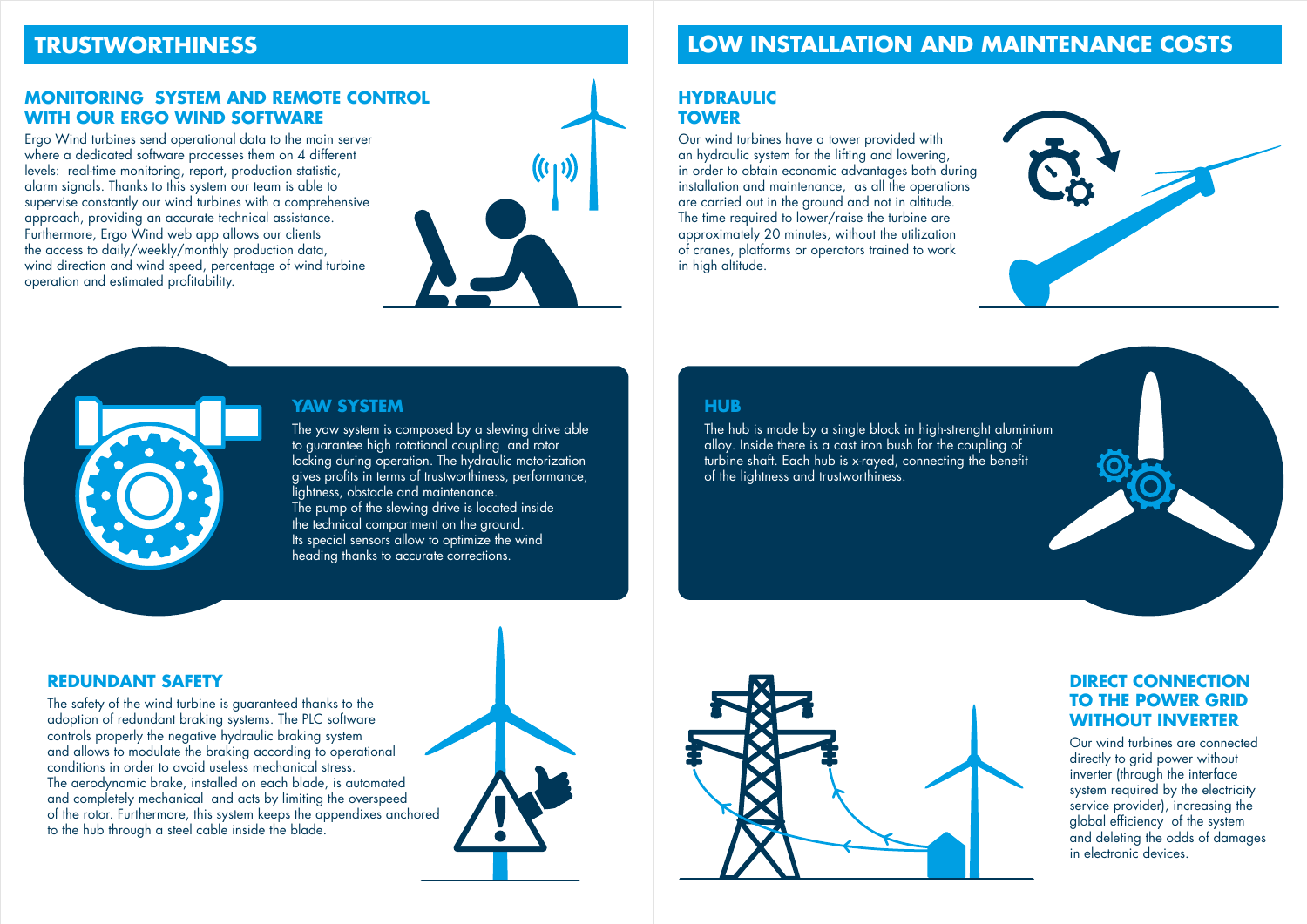#### **EW50 - Gross Annual Electricity Production**

| <b>Rotor</b>          |                        |
|-----------------------|------------------------|
| Rotor diameter (m)    | 15,95                  |
| Swept area $(m^2)$    | 199,99                 |
| Blade lenght (m)      | 7,5                    |
| <b>Blade material</b> | Reinforced fiber glass |
| Power regulation      | Yaw                    |

| <b>Wind Turbine</b>                     |        |
|-----------------------------------------|--------|
| Configuration                           | Upwind |
| Rated power (kW)                        | 50     |
| Rated generator speed (Rpm)             | 60     |
| SWT Class FC 61400-2                    | Ш      |
| Cut-in wind speed (m/s)                 | 3      |
| Rated wind speed (m/s)                  | 10,5   |
| Cut-off wind speed (m/s)                | 25     |
| Survival wind speed (m/s)               | 52,5   |
| Tower top mass (nacelle and rotor) (kg) | 2600   |





\*\*Ergo Wind reserves the right to alter product specifications without prior notice. \*Data shown in graphs are theoretical and based on these conditions using: k (shape parameter,Weibull slope) equal to 1,6 and air density in standard conditions (equal to1,225 Kg/m³).

| <b>Control systems</b> |                                             |
|------------------------|---------------------------------------------|
| Control systems        | PLC + Touch Screen                          |
| Monitoring system      | Web App, Daily/Weekly/Monthly/Annual report |
|                        |                                             |



| <b>Generator</b>                  |                                                                 |
|-----------------------------------|-----------------------------------------------------------------|
| Tipology                          | Asynchronous                                                    |
| Configuration                     | Three phases, 4 poles, 400Vac                                   |
| Rated power (kW)                  | 50                                                              |
| Multiplier                        | Two stages parallel axes                                        |
| <b>Inverter</b>                   | <b>No</b>                                                       |
|                                   |                                                                 |
| <b>Braking systems and safety</b> | Negative brake system on the rotor/Aerodynamic brake/Yaw system |

| Torri                     |                                                                  |
|---------------------------|------------------------------------------------------------------|
| Avalaible hub heights (m) | 24/27                                                            |
| Tower type                | Polygonal section tower with lowerable/raisable hydraulic system |
|                           |                                                                  |
| <b>Warranty</b>           | 2 years subject to possible extension                            |